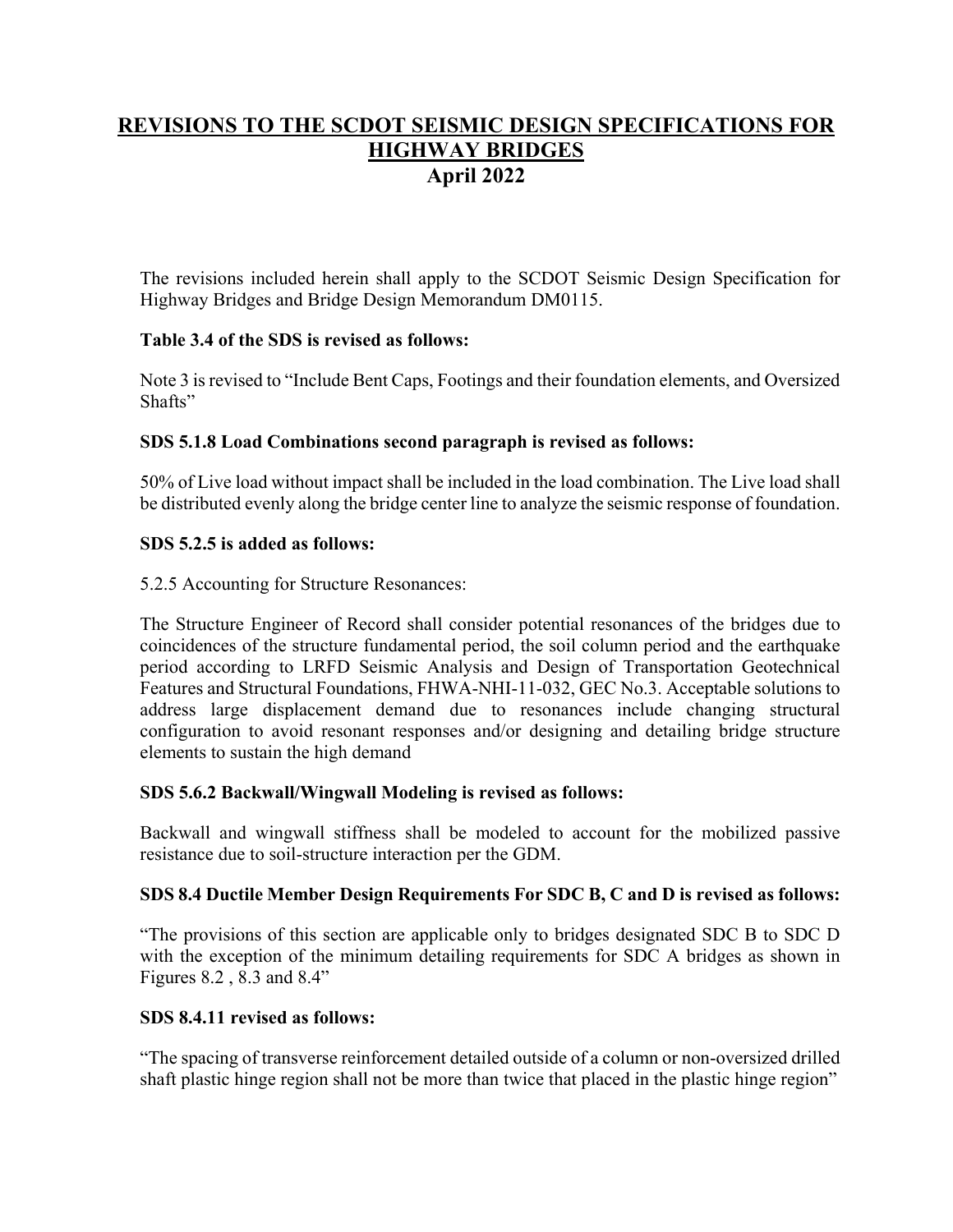#### **SDS 8.4.12 last sentence revised as follows:**

"The maximum spacing for transverse reinforcement outside the plastic hinge region for columns and non-oversized drilled shafts shall not exceed 12 inches"

#### **SDS 8.4.14 first sentence revised as follows:**

"The volumetric ratio of lateral confinement in an oversized drilled shaft shall be 50% of the confinement at the base of the column provided that the shaft is designed for a loading case with the expected nominal flexural capacity equal to 1.25 times the moment demand generated by the overstrength moment of column acting at the base of the column."

#### **The following sentence is added to the beginning of SDS 8.6:**

"Seismic Shear capacity shall be based on the nominal material strengths, not the expected material strengths"

#### **SDS 8.6 is revised as follows:**

Line 7 and 8, delete "or 8.6.2"

# **SDS 8.6 is revised as follows:**

Line 10, replace "8.6.3" with "8.6.2"

# **SDS 8.6.1 is revised as follows:**

Delete Equation (8-12b). Delete definition for  $A_{sp}$ ; add " $\rho_s$  Volumetric ratio of transverse reinforcement (Eq. 6-44)"; the definition of  $\mu_d$  is revised to "Maximum local displacement demand ductility of member, as defined by Equation (7-2)"

# **SDS 8.7.2 is revised as follows:**

Replace "f'c" with "f'ce" in Equations 8-23 and 8-24. Revise definition under Equation 8-23 and 8-24 to define "f'ce" as "Expected maximum concrete compressive strength (ksi)"

#### **SDS 8.7.3 is revised as follows:**

"When the principal tension stress is less than the limit established by Equation (8-25), a minimum amount of joint shear reinforcement in the form of column hoops as determined by Equation (8-26) shall be detailed, otherwise the provisions of Sections 8.7.5 through 8.7.7 shall apply."

#### **SDS 8.7.7 is revised as follows:**

Definition of "*lac*" is changed to: "Provided anchorage length for longitudinal column reinforcement (in)"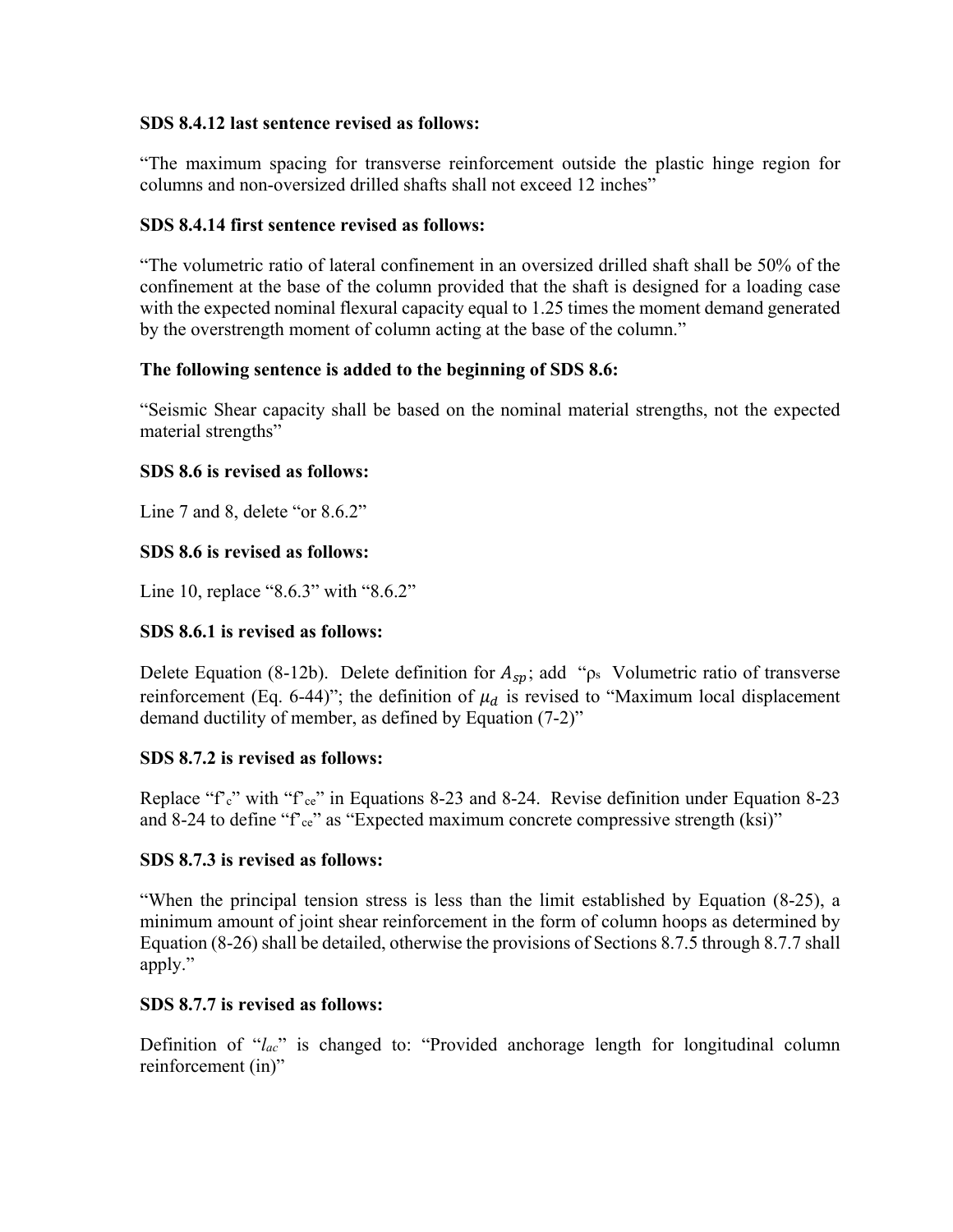#### **SDS 8.7.8 is revised as follows:**

Add the following sentence behind the second sentence of the second paragraph, "The couplers shall be staggered 2 feet minimum along the cap. The skin reinforcement can be lap spliced or mechanically coupled with "service level" couplers and the splice shall be staggered 2 feet minimum along the cap."

# **SDS 9.2.1 is revised as follows:**

Add the following paragraph to the end of this section, "Anchor bolts shall also be checked for moment resistance to make sure shear, instead of moment capacity, governs failure of anchor bolts."

# **BRIDGE DESIGN MEMORANDUM – DM0115 is revised herein:**

# **Page 3, the first sentence of 7.1.3 Local Member Ductility Capacity is revised as follows:**

Local member ductility is different from global ductility. The global ductility capacity is calculated by the global displacements, which include the foundation displacements, while the local ductility capacity of a member is defined using Equations 7-3a or 7-3b with the idealized local displacements. The local displacement ductility capacity shall be calculated for an equivalent member that approximates an idealized fixed base cantilever element or an equivalent member idealized as two cantilevered segments that approximate a fix head condition as defined in Figure 6.3 to 6.6

# **Page 3, Notes after Equation (7-3b) and "Where" on page 3 are replaced with the following:**

 $\mu_c$  is the local member ductility capacity, see Figure 6.3 & 6.5.

 $\mu_{c1}$  is the local member ductility capacity of first cantilever segment, see Figure 6.4 & 6.6

 $\mu_{c2}$  is the local member ductility capacity of second cantilever segment, see Figure 6.4 & 6.6

**Page 4, the first sentence is replaced with:** " $\Delta_c$ ,  $\Delta_{c1}$ ,  $\Delta_{c2}$ ,  $\Delta_v$ ,  $\Delta_{v1}$ ,  $\Delta_{v2}$  are the idealized local member displacements calculated by equations given in Section 6.5.2 or equivalent equations disregarding the displacement of foundations"

# **Page 8, 9.2.2 Concrete Superstructure Shear Key Design:**

First paragraph is replaced with: "Shear keys shall be provided at bents with expansion joints, except as noted for SDC A bridges."

Delete the last paragraph and add the following: Shear keys should be proportioned so that the height of the shear key, or distance to top of load application, shall not exceed 0.3 times the shear key dimension perpendicular to the center line of the beam. If for any reason the 0.3 ratio limit cannot be satisfied, the shear key shall be designed with adequate moment resistance no matter which design strategy is used for the shear key design. The dimension of the shear key parallel to the center line of the beam shall be detailed as long as possible. Adequate contact